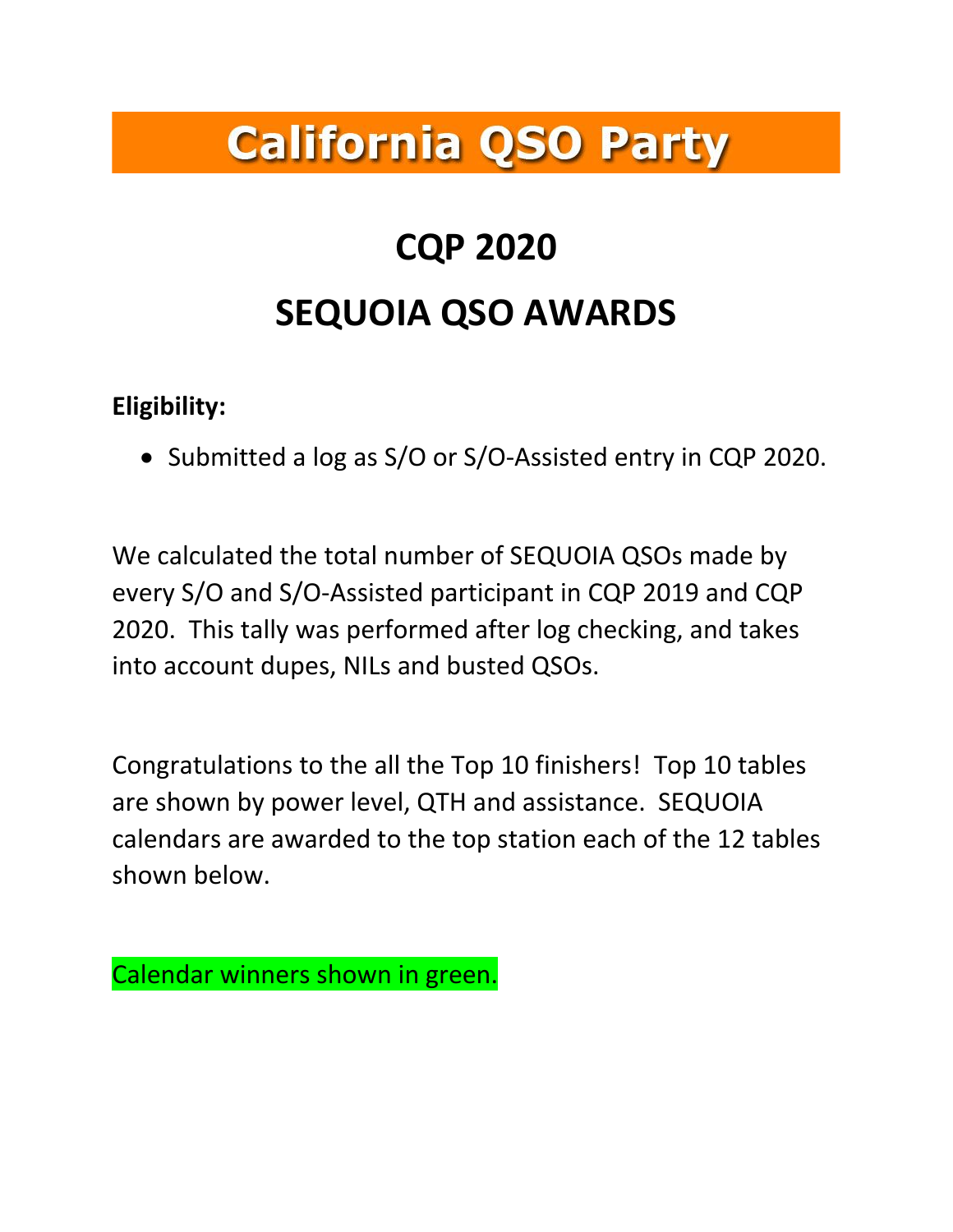# **Top 10 S/O HP US/VE/DX**

| Callsign    | <b>QTH</b> | <b>Total SEQUOIA QSOs</b> |
|-------------|------------|---------------------------|
| AB3CX       | <b>NY</b>  | 106                       |
| K5TR        | <b>TX</b>  | 104                       |
| <b>KOEJ</b> | <b>TN</b>  | 88                        |
| WB8WKQ      | MI         | 87                        |
| WX4G        | FL         | 83                        |
| K4RO        | <b>TN</b>  | 82                        |
| K4BAI       | <b>GA</b>  | 80                        |
| K8MR        | <b>OH</b>  | 80                        |
| K7RL        | <b>WA</b>  | 78                        |
| AA6AA       | <b>NV</b>  | 77                        |

# **Top 10 S/O HP CA**

| Callsign        | <b>QTH</b>  | <b>Total SEQUOIA QSOs</b> |
|-----------------|-------------|---------------------------|
| N6U (N6TV op)   | <b>SCLA</b> | 57                        |
| <b>NC6K</b>     | <b>SDIE</b> | 57                        |
| K6LA            | <b>LANG</b> | 53                        |
| K6S (K6NA op)   | <b>SDIE</b> | 53                        |
| N6GEO           | <b>TUOL</b> | 51                        |
| W6U (AE6Y op)   | <b>SCLA</b> | 49                        |
| K6Q (KI6RRN op) | <b>RIVE</b> | 48                        |
| N6TQ            | <b>MARN</b> | 42                        |
| W6FB            | <b>SCLA</b> | 42                        |
| K6E (N6MJ op)   | <b>ORAN</b> | 41                        |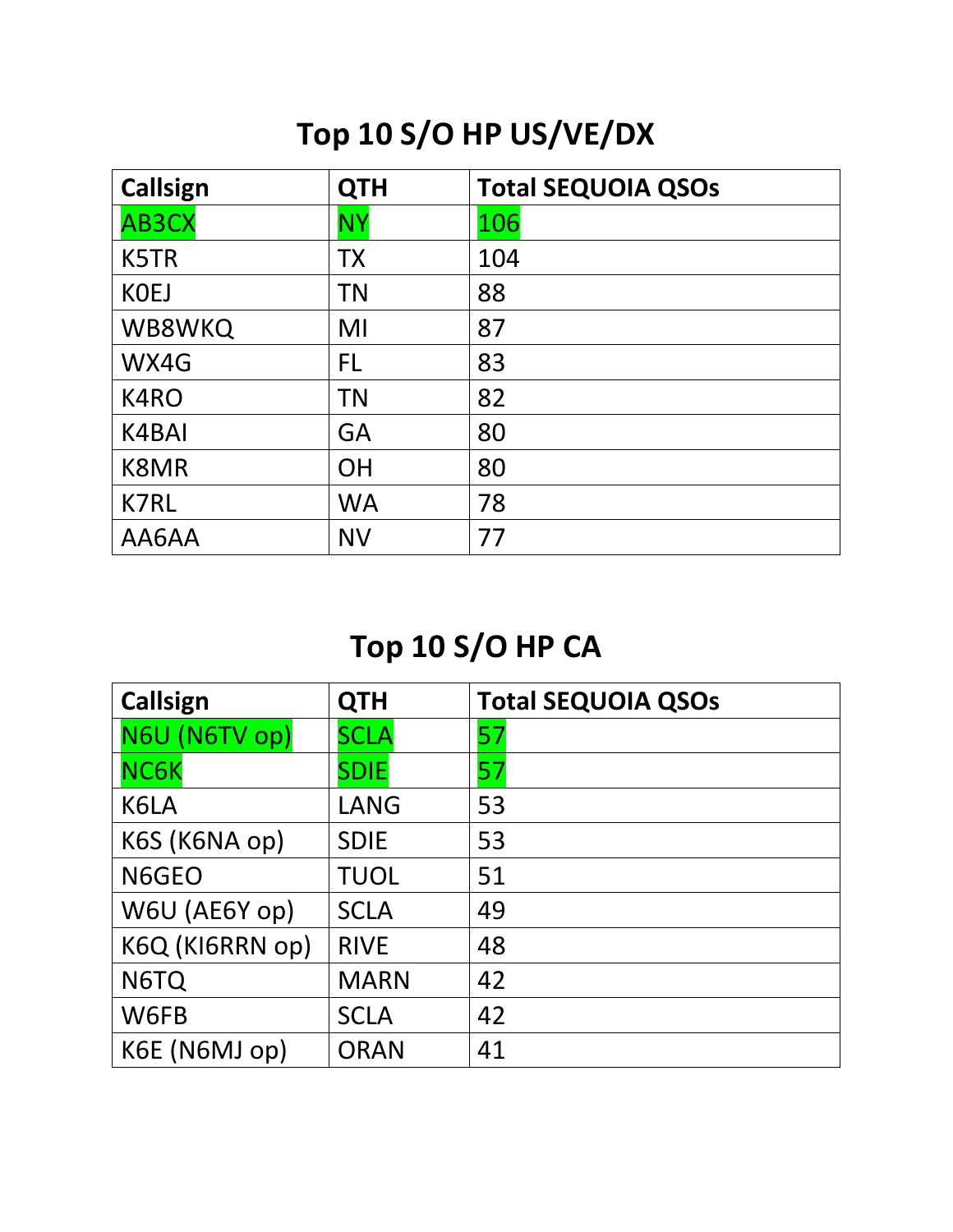#### **Top 10 S/O-Assisted HP US/VE/DX**

| <b>Callsign</b>   | <b>QTH</b>     | <b>Total SEQUOIA QSOs</b> |
|-------------------|----------------|---------------------------|
| W1UE              | <b>MA</b>      | 132                       |
| K <sub>2</sub> RD | <b>NV</b>      | 126                       |
| VA3DF             | ON             | 118                       |
| <b>K9NW</b>       | IN             | 106                       |
| N <sub>6</sub> AR | FL.            | 106                       |
| KH6TU             | H <sub>l</sub> | 102                       |
| N5RZ              | <b>TX</b>      | 97                        |
| NR4L              | <b>TN</b>      | 97                        |
| K3WJV             | <b>PA</b>      | 96                        |
| K <sub>9</sub> CT | IL             | 94                        |

# **Top 10 S/O-Assisted HP CA**

| Callsign       | <b>QTH</b>  | <b>Total SEQUOIA QSOs</b> |
|----------------|-------------|---------------------------|
| K6MM           | <b>SCLA</b> | 47                        |
| K6KM           | <b>ALAM</b> | 43                        |
| N6A (K6XX op)  | <b>NEVA</b> | 42                        |
| W6TK           | <b>SLUI</b> | 41                        |
| W6ML (W6KC op) | <b>MONO</b> | 34                        |
| AF6SA          | <b>ELDO</b> | 31                        |
| WA6KHK         | <b>RIVE</b> | 31                        |
| N6E (W9KKN op) | <b>SCLA</b> | 28                        |
| AA6MU          | <b>STAN</b> | 27                        |
| N6WT           | <b>SLUI</b> | 27                        |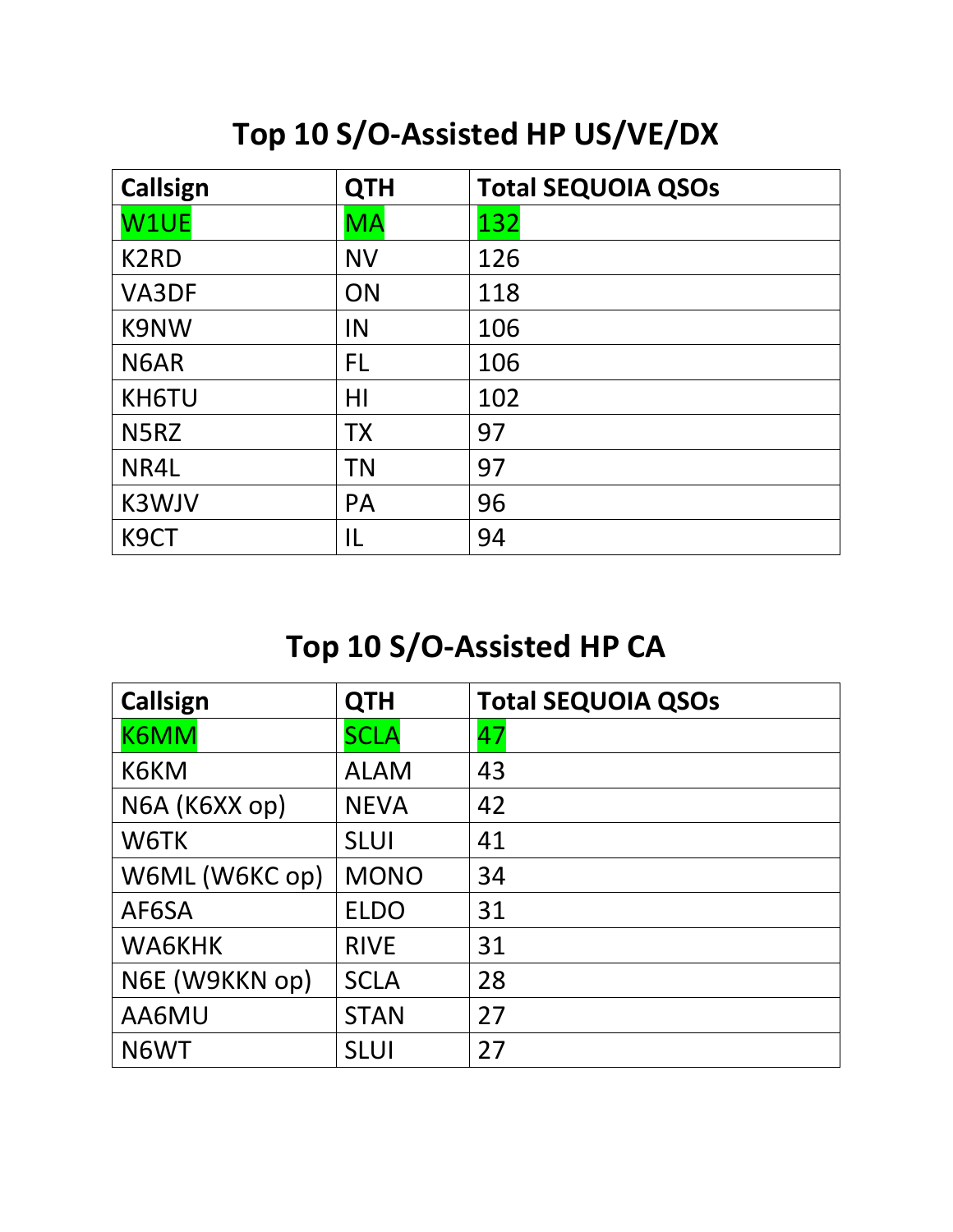# **Top 10 S/O LP US/VE/DX**

| Callsign     | <b>QTH</b> | <b>Total SEQUOIA QSOs</b> |
|--------------|------------|---------------------------|
| <b>VE3DZ</b> | ON         | 109                       |
| N8II         | <b>WV</b>  | 104                       |
| K7SV         | <b>VA</b>  | 95                        |
| N4XL         | <b>SC</b>  | 93                        |
| W8MET        | <b>OH</b>  | 93                        |
| K7BG         | <b>SD</b>  | 84                        |
| WD5K         | <b>TX</b>  | 79                        |
| N7ZZ         | WI         | 76                        |
| <b>WOOR</b>  | <b>MN</b>  | 69                        |
| <b>WOPI</b>  | <b>MN</b>  | 68                        |

# **Top 10 S/O LP CA**

| <b>Callsign</b>      | <b>QTH</b>  | <b>Total SEQUOIA QSOs</b> |
|----------------------|-------------|---------------------------|
| <b>N6Q (N5ZO op)</b> | <b>SDIE</b> | 54                        |
| N6EP                 | <b>SDIE</b> | 43                        |
| W6AYC                | <b>SLUI</b> | 40                        |
| W6RKC                | <b>AMAD</b> | 37                        |
| W6JTI                | <b>MEND</b> | 36                        |
| N6LL                 | <b>LANG</b> | 33                        |
| K6AAM                | <b>ELDO</b> | 32                        |
| K6PO                 | <b>SDIE</b> | 29                        |
| N6NO                 | <b>LANG</b> | 27                        |
| W6XB                 | <b>YUBA</b> | 27                        |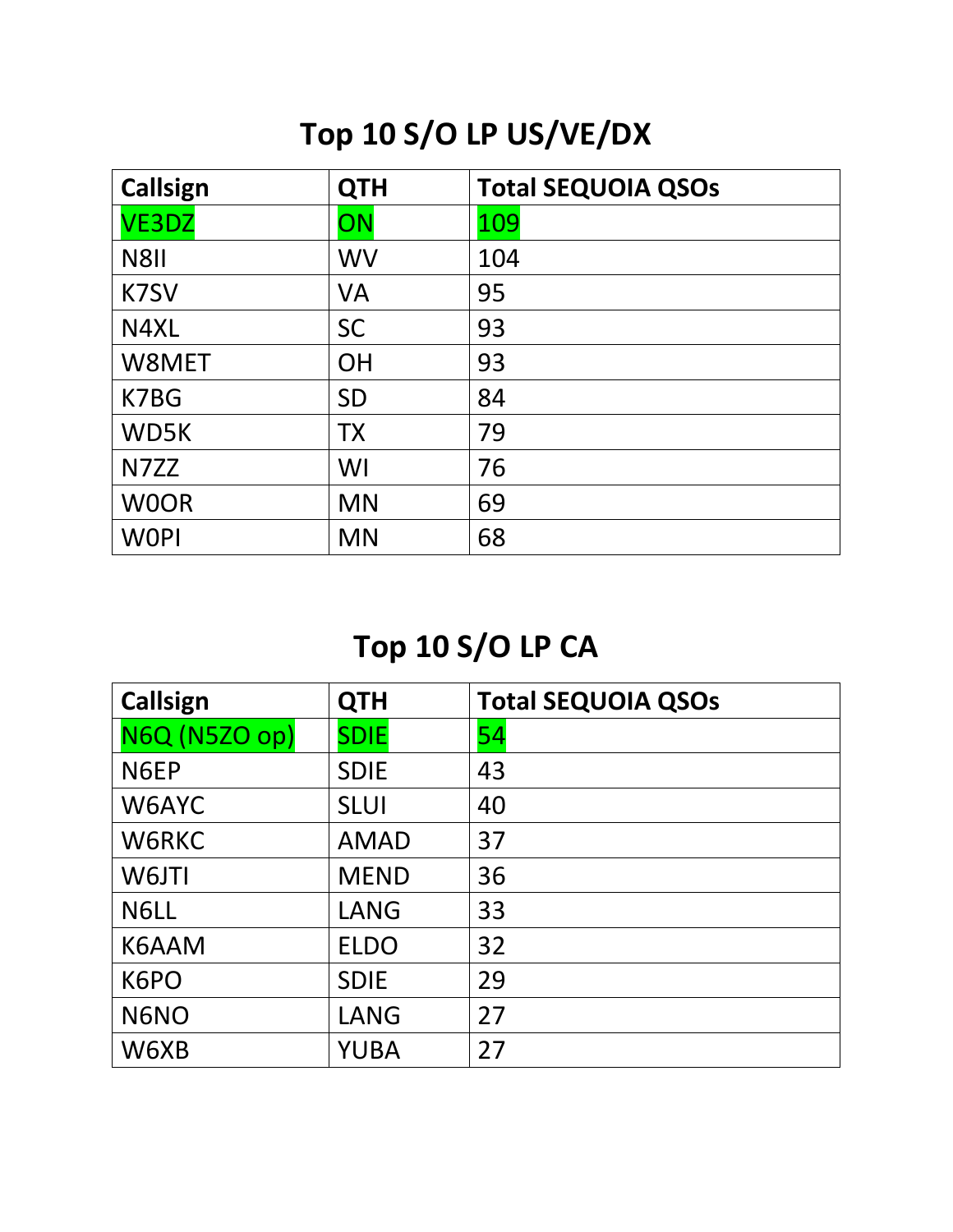# **Top 10 S/O-Assisted LP US/VE/DX**

| <b>Callsign</b>   | <b>QTH</b> | <b>Total SEQUOIA QSOs</b> |
|-------------------|------------|---------------------------|
| <b>K2SSS</b>      | <b>NY</b>  | 104                       |
| N4ZZ              | <b>TN</b>  | 92                        |
| K3IE              | <b>TN</b>  | 81                        |
| W9XT              | WI         | 80                        |
| AC4G              | <b>TN</b>  | 77                        |
| W1WBB             | <b>RI</b>  | 74                        |
| K <sub>2</sub> AL | <b>NJ</b>  | 73                        |
| K5KJ              | <b>TX</b>  | 72                        |
| W1QK              | <b>CT</b>  | 72                        |
| AD <sub>1</sub> C | CΟ         | 66                        |

# **Top 10 S/O-Assisted LP CA**

| <b>Callsign</b>  | <b>QTH</b>  | <b>Total SEQUOIA QSOs</b> |
|------------------|-------------|---------------------------|
| <b>K7JA</b>      | <b>ORAN</b> | 53                        |
| K6RO             | <b>LANG</b> | 49                        |
| K6GHA            | <b>SCRU</b> | 35                        |
| W6CQP (KH2TJ op) | <b>PLUM</b> | 34                        |
| <b>W6NKR</b>     | <b>SACR</b> | 26                        |
| K6JS             | SONO        | 21                        |
| NU6V             | <b>SFRA</b> | 20                        |
| NM6G (W6CZ op)   | <b>MARP</b> | 19                        |
| K6MI             | <b>FRES</b> | 18                        |
| W6ZL             | <b>ORAN</b> | 18                        |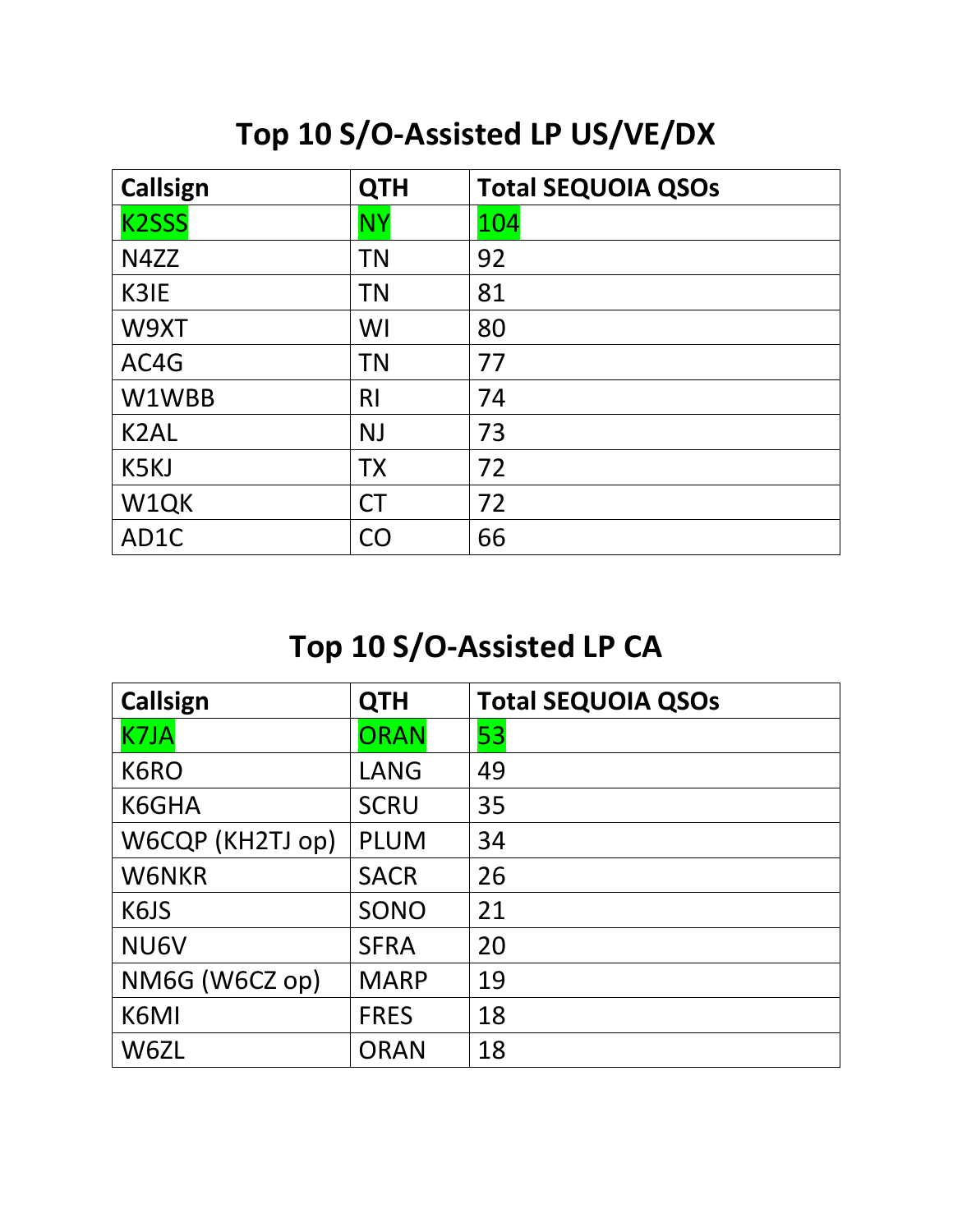# **Top 10 S/O QRP US/VE/DX**

| Callsign                      | <b>QTH</b> | <b>Total SEQUOIA QSOs</b> |
|-------------------------------|------------|---------------------------|
| WJ9B                          | ID         | 49                        |
| N7JI                          | <b>OR</b>  | 40                        |
| W7LG                          | <b>PA</b>  | 37                        |
| <b>NDOC</b>                   | <b>MN</b>  | 34                        |
| K <sub>2</sub> Y <sub>G</sub> | <b>NJ</b>  | 31                        |
| WA5LFD                        | <b>TX</b>  | 25                        |
| W6GMT                         | <b>MN</b>  | 18                        |
| <b>WBOCFF</b>                 | <b>MN</b>  | 14                        |
| K6RM                          | <b>NC</b>  | 14                        |
| KE6K                          | <b>AZ</b>  | 12                        |

# **Top 10 S/O QRP CA**

| Callsign     | <b>QTH</b>  | <b>Total SEQUOIA QSOs</b> |
|--------------|-------------|---------------------------|
| <b>N6TVN</b> | <b>SONO</b> | 25                        |
| AA6W         | <b>SBEN</b> | 13                        |
| N6AN         | <b>INYO</b> | 13                        |
| AI6SL        | <b>SCLA</b> | 11                        |
| N7DA         | <b>SDIE</b> | 7                         |
| WB6CZG       | <b>NEVA</b> | 7                         |
| K6GPB        | <b>PLAC</b> | 6                         |
| K6FA         | <b>KERN</b> | 5                         |
| K6CEL        | <b>PLUM</b> | 4                         |
| W6MZ         | <b>SDIE</b> | 3                         |
| WA7BNM       | LANG        | 3                         |